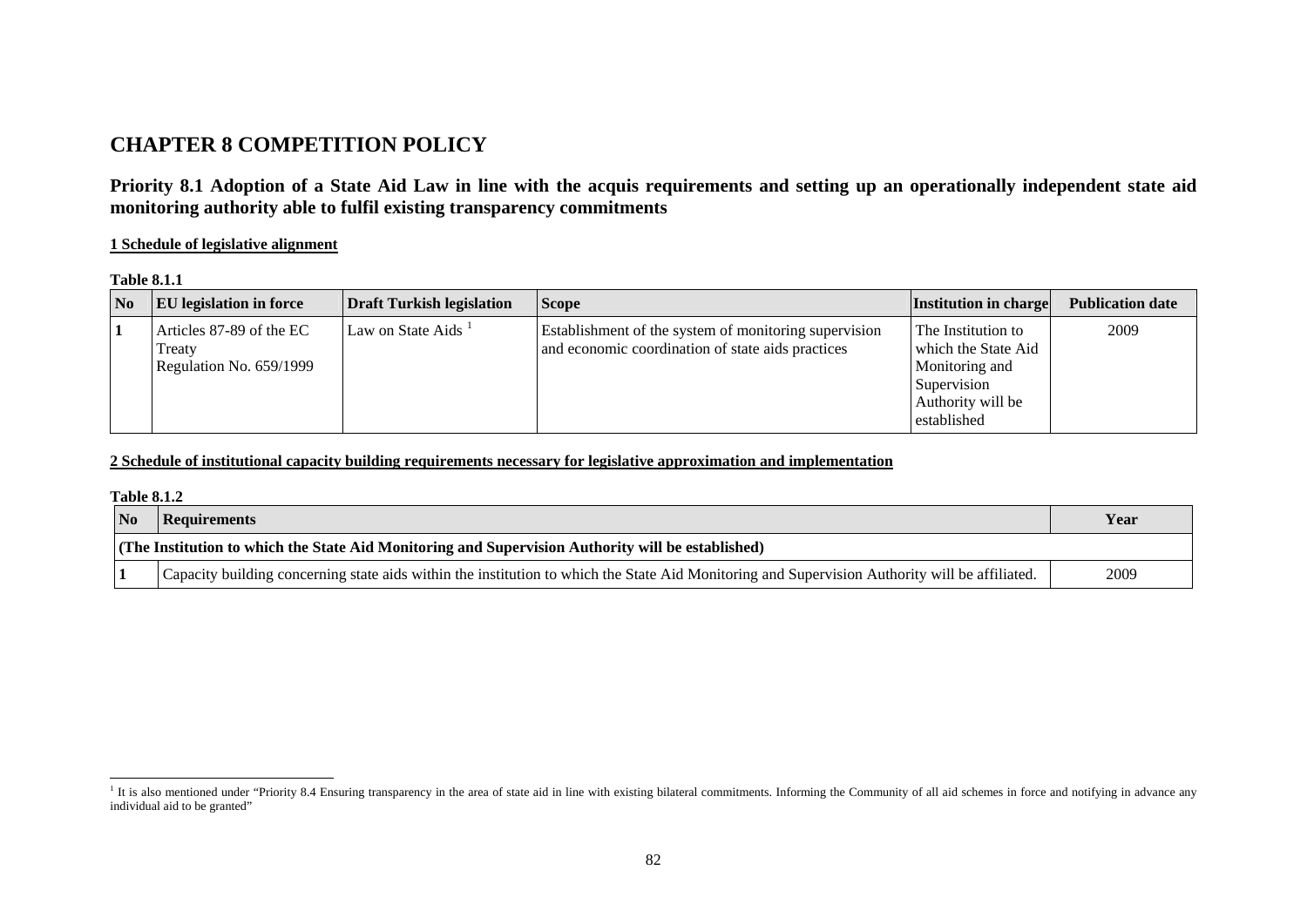## **3 Financial requirements and resources**

| <b>Table 8.1.3</b>                                                                                                                       |           |                        |                   |              | (Euro)       |
|------------------------------------------------------------------------------------------------------------------------------------------|-----------|------------------------|-------------------|--------------|--------------|
| <b>Requirements (The Institution to which the State)</b><br>Aid Monitoring and Supervision Authority will be<br>established)             | Year      | <b>National Budget</b> | <b>EU</b> sources | <b>Other</b> | <b>Total</b> |
| <b>I</b> -Investment                                                                                                                     |           |                        |                   |              |              |
| II- Legislative approximation and implementation                                                                                         |           |                        |                   |              |              |
| - Personnel                                                                                                                              |           |                        |                   |              |              |
| - Training                                                                                                                               |           |                        |                   |              |              |
| Study visits to member states                                                                                                            | 2009-2010 |                        | 30,000            |              | 30,000       |
| - Consultancy                                                                                                                            |           |                        |                   |              |              |
| Consultancy for improving the institutional capacity<br>regarding state aids and for training of the<br>institutions providing state aid | 2010-2012 |                        | 1,000,000         |              | 1,000,000    |
| - Translation                                                                                                                            |           |                        |                   |              |              |
| - Other                                                                                                                                  |           |                        |                   |              |              |
| <b>Total</b>                                                                                                                             |           |                        | 1,030,000         |              | 1,030,000    |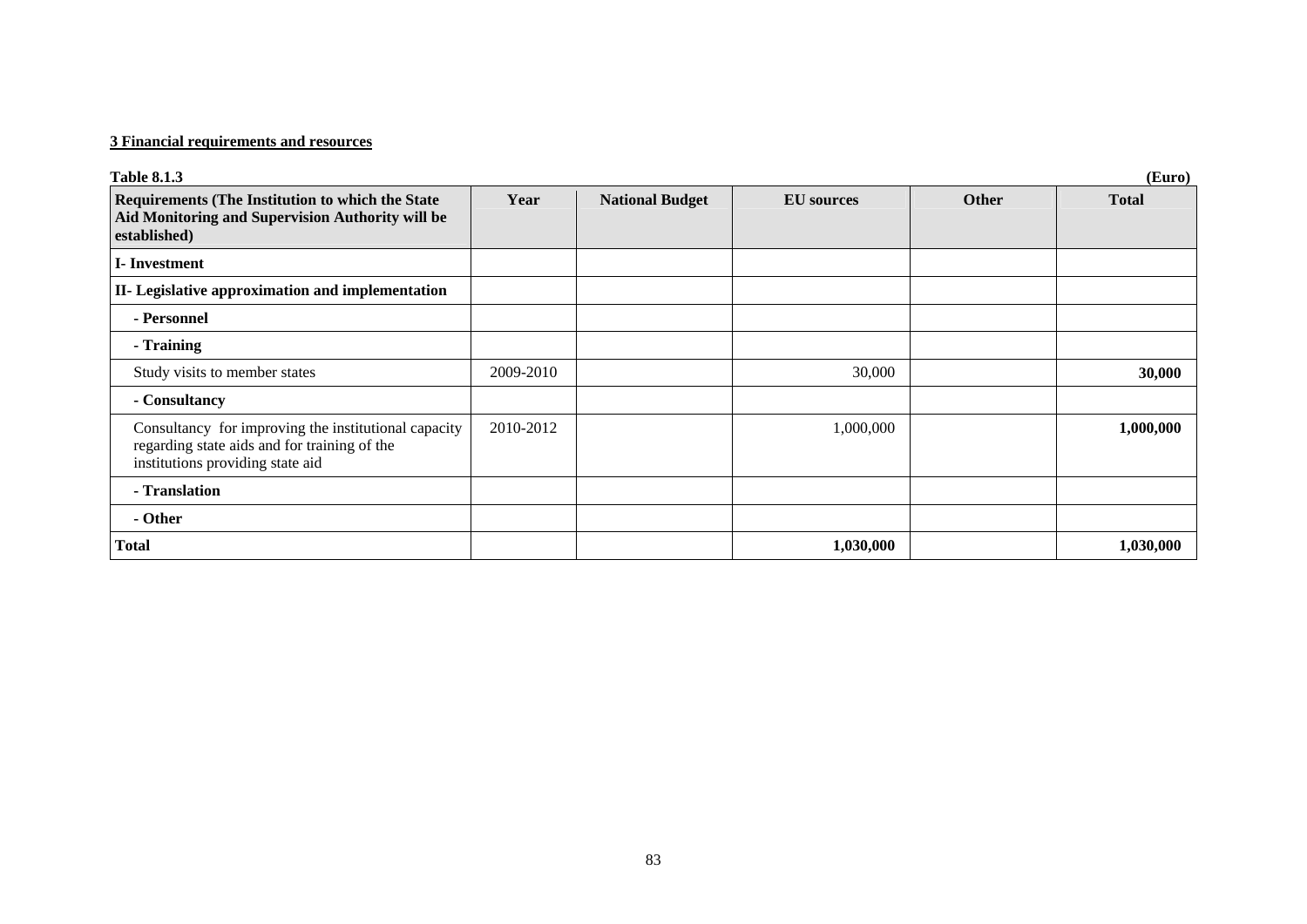## **Priority 8.2 Finalisation and adoption of the National Steel Restructuring Programme in line with EU requirements**

### **1 Schedule of legislative alignment**

#### **Table 8.2.1**

| $\overline{\text{No}}$ | <b>EU</b> legislation in force        | <b>Draft Turkish legislation</b>                               | <b>Scope</b>                                                                                                                                                                                                                   | Institution in charge                                                                                                                                                         | <b>Publication date</b> |
|------------------------|---------------------------------------|----------------------------------------------------------------|--------------------------------------------------------------------------------------------------------------------------------------------------------------------------------------------------------------------------------|-------------------------------------------------------------------------------------------------------------------------------------------------------------------------------|-------------------------|
| 1                      | Turkey – ECSC Free Trade<br>Agreement | National Restructuring<br>Program for Iron and Steel<br>Sector | Aligning the state aids granted to the iron and steel sector<br>as from 2001 with provisions of Turkey – ECSC Free<br>Trade Agreement, and ensuring compliance of future state<br>aids to be granted to the sector with the EU | Undersecretariat for<br>Foreign Trade<br>Ministry of Industry<br>and Trade<br>Undersecretariat of<br><b>State Planning</b><br>Organization<br>Undersecretariat of<br>Treasury | 2009                    |

## **2 Schedule of institutional capacity building requirements necessary for legislative approximation and implementation**

No institutional capacity building requirement is envisaged under this priority at this stage.

### **3 Financial requirements and resources**

No financial requirement is envisaged under this priority at this stage.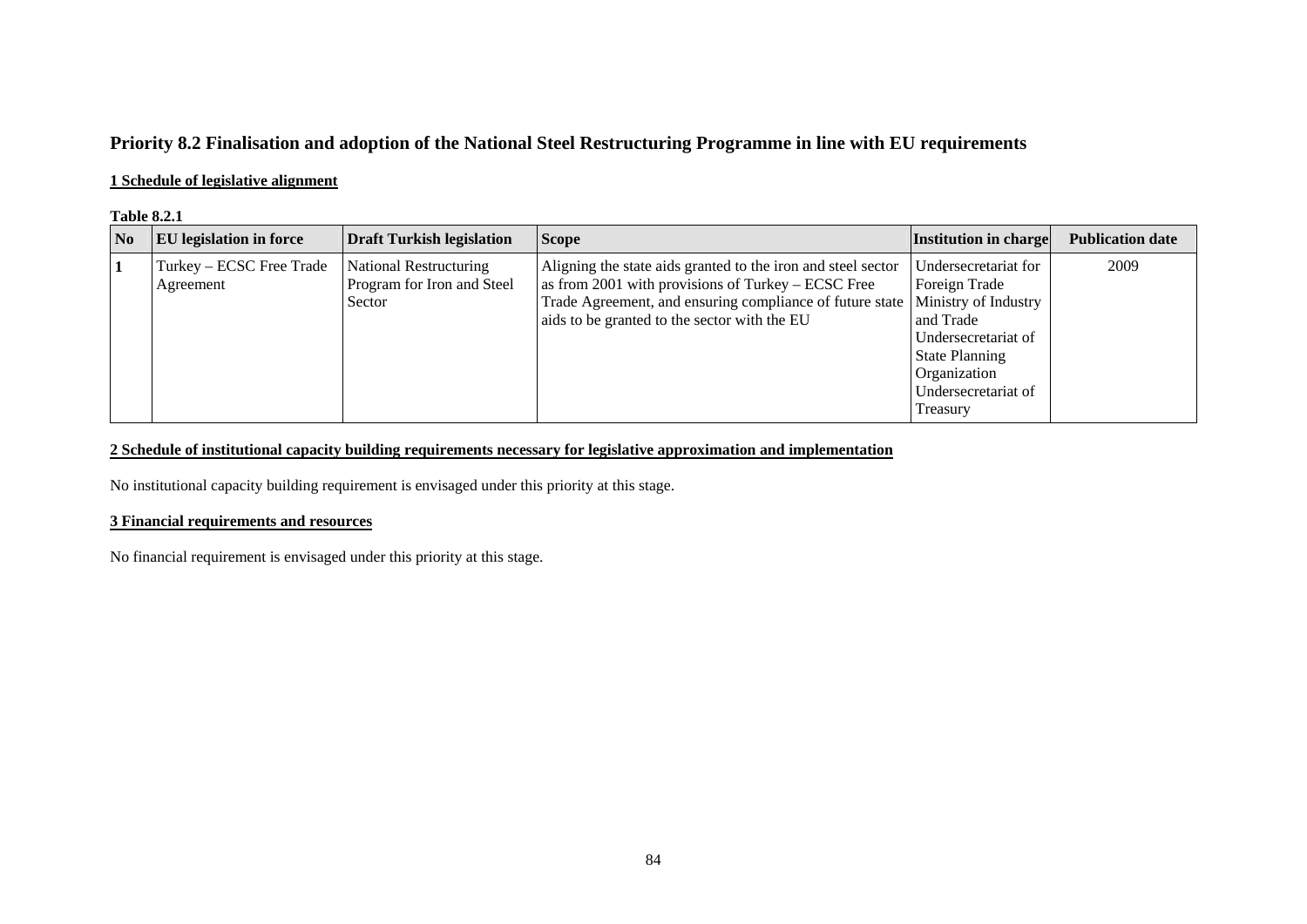## **Priority 8.3 Alignment of secondary legislation in the state aid field**

### **1 Schedule of legislative alignment**

#### **Table 8.3.1**

| N <sub>0</sub> | <b>EU</b> legislation in force                                                                                                                                                                                                                                                                                                                                                                                                                                                                                                | <b>Draft Turkish legislation</b>                                        | <b>Scope</b>                                                                                                                                                                                                                                                                                                  | Institution in charge                                                                                          | <b>Publication date</b> |
|----------------|-------------------------------------------------------------------------------------------------------------------------------------------------------------------------------------------------------------------------------------------------------------------------------------------------------------------------------------------------------------------------------------------------------------------------------------------------------------------------------------------------------------------------------|-------------------------------------------------------------------------|---------------------------------------------------------------------------------------------------------------------------------------------------------------------------------------------------------------------------------------------------------------------------------------------------------------|----------------------------------------------------------------------------------------------------------------|-------------------------|
|                | Regulations No. 659/1999,<br>794/2004, 1998/2006,<br>68/2001, 70/2001,<br>1407/2002 and 2204/2002.<br>Commission Guidelines No.<br>2001/C 37/03 and 2006/C<br>194/02.<br><b>Commission Notices No.</b><br>98/C 384/03, 98/C 39/02 and<br>2000/C 71/07.<br>Commission<br>Communications No. 97/C<br>209/03, 97/C 281/03, 2002/C<br>043/04, 2001/C320/04, 2002<br>/C 70/05 and 2004/C244/02<br>Commission Directive No.<br>80/723/EEC<br><b>Community Frameworks</b><br>No. 2003/C 317/06,<br>2006/C323/01 and<br>2005/C297/04. | Secondary Legislation<br>regarding State Aid<br>Monitoring <sup>2</sup> | With a view to enabling the functioning of state aid<br>monitoring and supervision mechanism, enacting<br>approximately 25-30 secondary legislation concerning<br>state aids for SMEs, environment, R&D, employment,<br>regional aids, etc. following the entry into force of the<br>Draft Law on State Aids. | The Institution to<br>which the State Aid<br>Monitoring and<br>Supervision<br>Authority will be<br>established | 2009-2011               |

### **2 Schedule of institutional capacity building requirements necessary for legislative approximation and implementation**

Institutional capacity building requirement is mentioned in Table 8.1.2.

## **3 Financial requirements and resources**

Financial requirement is mentioned in Table 8.1.3.

<span id="page-3-0"></span><sup>&</sup>lt;sup>2</sup> It will be enacted after the adoption of Law on State Aids.